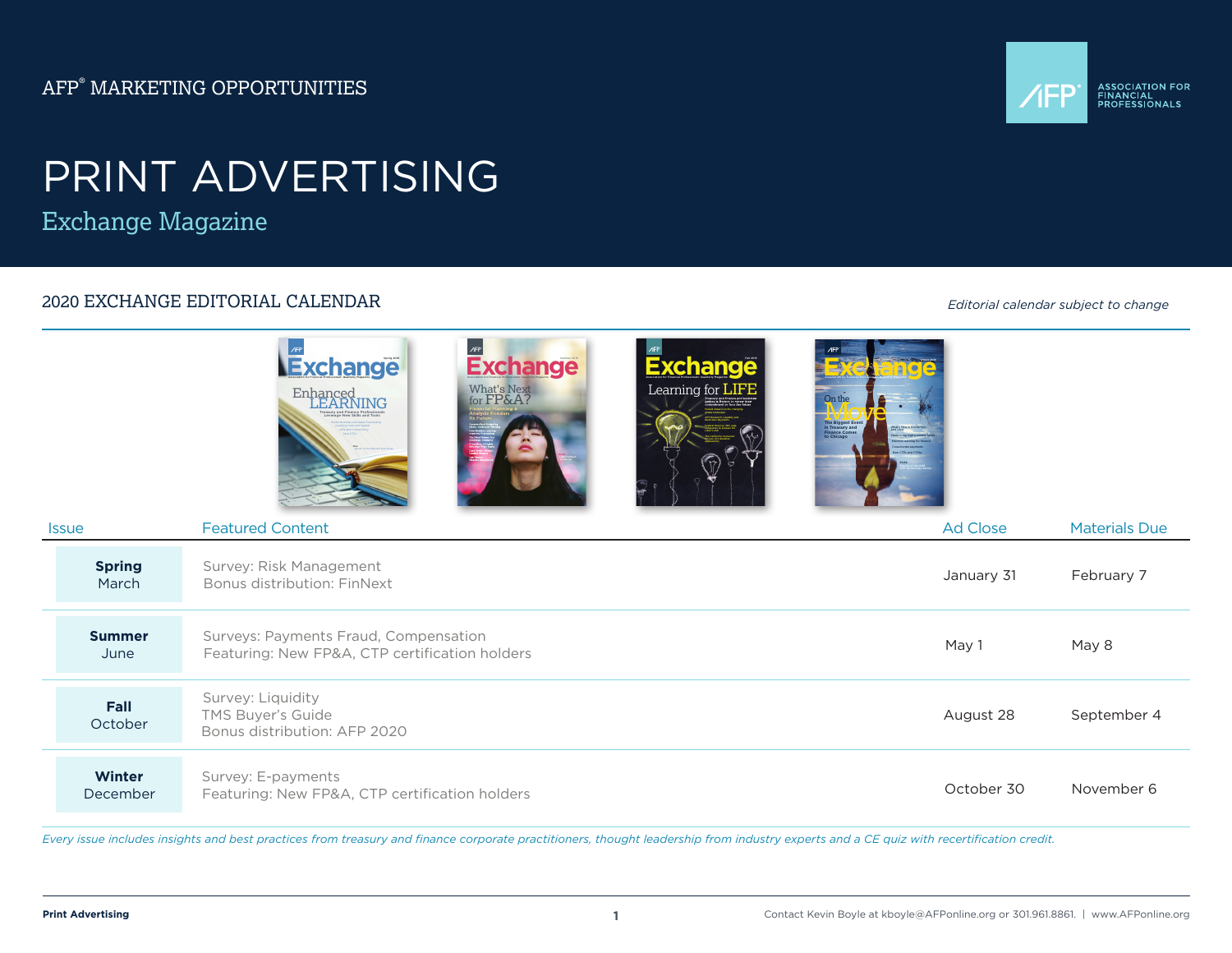### AFP® MARKETING OPPORTUNITIES

## PRINT ADVERTISING





### Exchange Magazine Contact the AFP sales department: 301.961.8861

### ADVERTISING SPECIFICATIONS



All sizes given in width x height (shown in inches), based on an 8.125" x 10.75" magazine. All specifications for bleed ads include bleed and gutter safeties. Standard trim for bleeds is 0.125".

| Key          | <b>Type</b>                             | <b>Size</b><br>(trim) | <b>Bleed</b><br>(includes .125" allowance) | Live Area<br>(safety allowance) |
|--------------|-----------------------------------------|-----------------------|--------------------------------------------|---------------------------------|
| $\mathsf{A}$ | Full Page (Non-Bleed):                  | 8.125 x 10.75         |                                            | 7.625" x 10.25                  |
| $\mathsf B$  | Full Page (Bleed):                      | 8.125 x 10.75         | $8.375 \times 11$                          | 7.625" x 10.25                  |
| $\mathsf{C}$ | Full Page Spread (Non-Bleed):           | 16.25 x 10.75         |                                            | 15.75" x 10.25                  |
| $\mathsf{D}$ | Full Page Spread (Bleed):               | 16.25 x 10.75         | $16.5 \times 11$                           | 15.75" x 10.25                  |
| E.           | 1/2 Page Horizontal (Non-Bleed):        | $7 \times 4.5$        |                                            |                                 |
| F            | 1/2 Page Horizontal (Bleed):            | $8.125 \times 5$      | $8.375 \times 5.125$                       | 7.625 x 4.75                    |
| G            | 1/2 Page Horizontal Spread (Non-Bleed): | $15.75 \times 4.5$    |                                            |                                 |
|              | 1/2 Page Horizontal Spread (Bleed):     | $16.25 \times 5$      | $16.5 \times 5.125$                        | 15.125" x 4.75                  |
|              | 1/2 Page Vertical (Non-Bleed):          | $3.375 \times 9.25$   |                                            |                                 |
| J            | 1/2 Page Vertical (Bleed):              | 3.375 x 10.75         | $4 \times 11$                              | $3.75 \times 10.25$             |
|              | 1/3 Page Horizontal (Non-Bleed)         | $7 \times 3$          |                                            |                                 |
|              | 1/3 Page Horizontal (Bleed):            | $8.125 \times 3$      | $8.375 \times 3.625$                       | $7.625 \times 3.25$             |
| M            | 1/3 Page Vertical (Non-Bleed):          | $2.25 \times 9.25$    |                                            |                                 |
|              | 1/3 Page Vertical (Bleed):              | $2.75 \times 10.75$   | $2.875 \times 11$                          | $2.5 \times 10.25$              |
| $\circ$      | 1/4 Page Vertical (Non-Bleed):          | $3.375 \times 4.5$    |                                            |                                 |

### **Preferred Materials**

• Print-ready PDF files, saved at 300 dpi or higher with **crop marks and bleed allowance of 0.125".**  Embedded images must be

at least 300 dpi and CMYK format. All fonts must be embedded.

• All RGB and PMS colors Must be converted to CMYK.